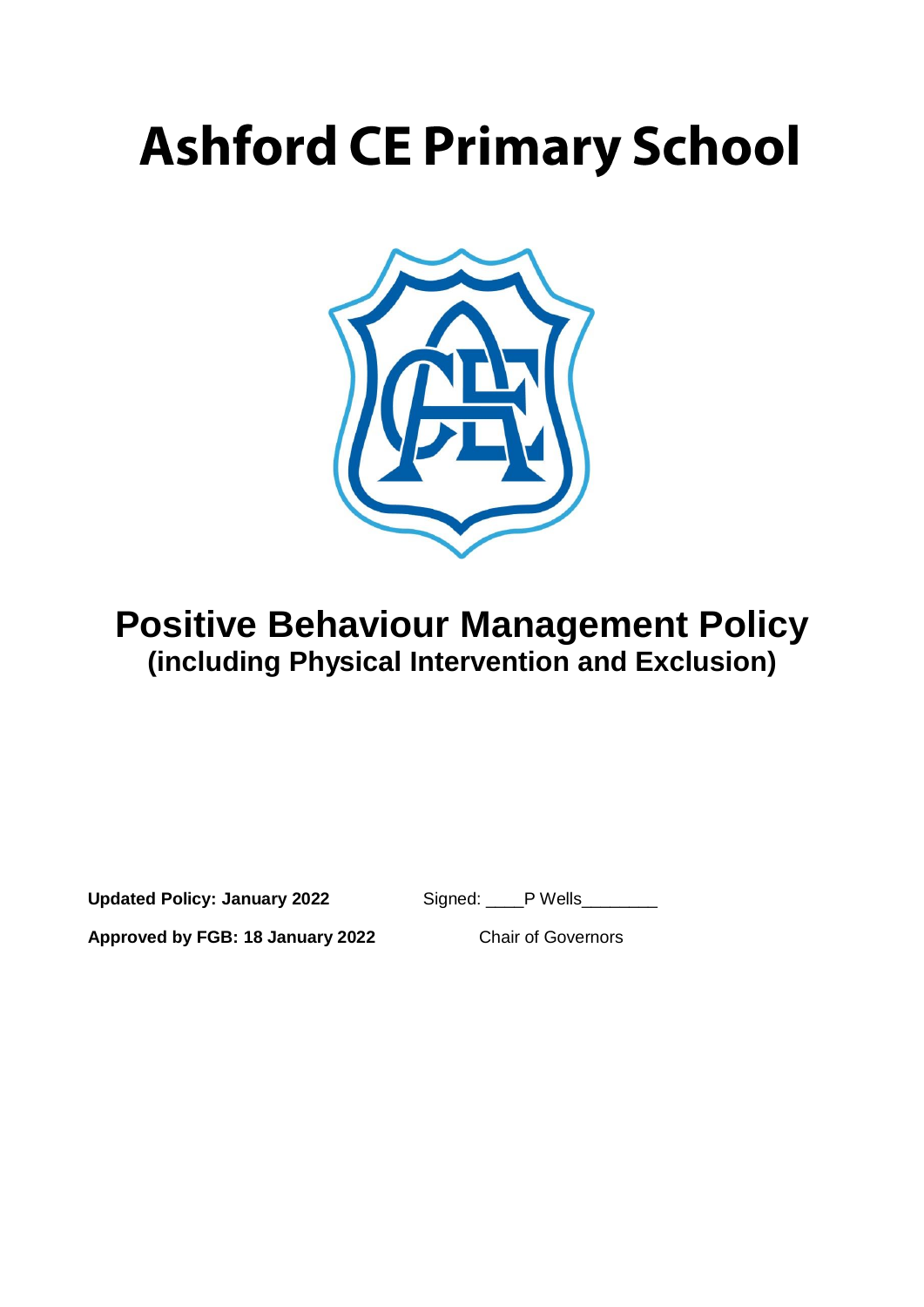## **Positive Behaviour Management Policy (including Physical Intervention and Exclusion)**

#### **Our School Vision**

We are a caring Christian community where everyone adopts an "I can" attitude; everyone feels valued, safe and loved by God. We celebrate our God-given individuality, achievements and talents and we aspire, with God's help, to become the best that we can be. We believe that each one of us has the ability to achieve our highest potential, living and learning in the fullness of God.

I can do all things through Christ who gives me strength.

*Philippians 4v13*

#### **1 Aims**

Our aims are to:

- Create a positive, encouraging atmosphere throughout the school which embraces our Christian values and helps us to work together in a spirit of co-operation, courtesy, care and consideration
- Build trust and understanding
- Make all pupils and staff feel valued and respected, recognising that each person is individual, unique and special to God and that their contribution to the life of the school is appreciated
- Create an awareness of how our actions impact on others
- Help children develop their understanding and ownership of their behaviour and accept their behaviour as a choice
- Ensure any feedback about behaviour is focussed on the child's choice of behaviour and not on the individual
- Use appropriate rewards and sanctions fairly and without prejudice ensuring that children will learn about justice and how there is a difference between major and minor issues
- Have positive relationships with parents and a supportive, welcoming attitude to all visitors, which reflects our vision and values as a school
- Have consistent and fair relationships between staff and pupils, demonstrating our school vision and values to each other
- Ensure all staff accept responsibility for behaviour around the school and lead by example to praise good behaviour and deal with inappropriate behaviour

Within these aims, we strive to promote equal opportunities in everything. Ashford CE Primary School is committed to valuing diversity and to equality of opportunity. We aim to create and promote an environment in which pupils, parents and staff are treated fairly and with respect, and feel able to contribute to the best of their abilities. The governing body recognise that it is unlawful to take into account anyone's gender, marital status, colour, race, nationality, ethnic or national origin, disability, religious beliefs, age, or sexual orientation. Full consideration has been given to this during the formulation of this policy as it is the governors' aim that no-one at Ashford CE Primary School should suffer discrimination, either directly or indirectly, or harassment on any of these grounds.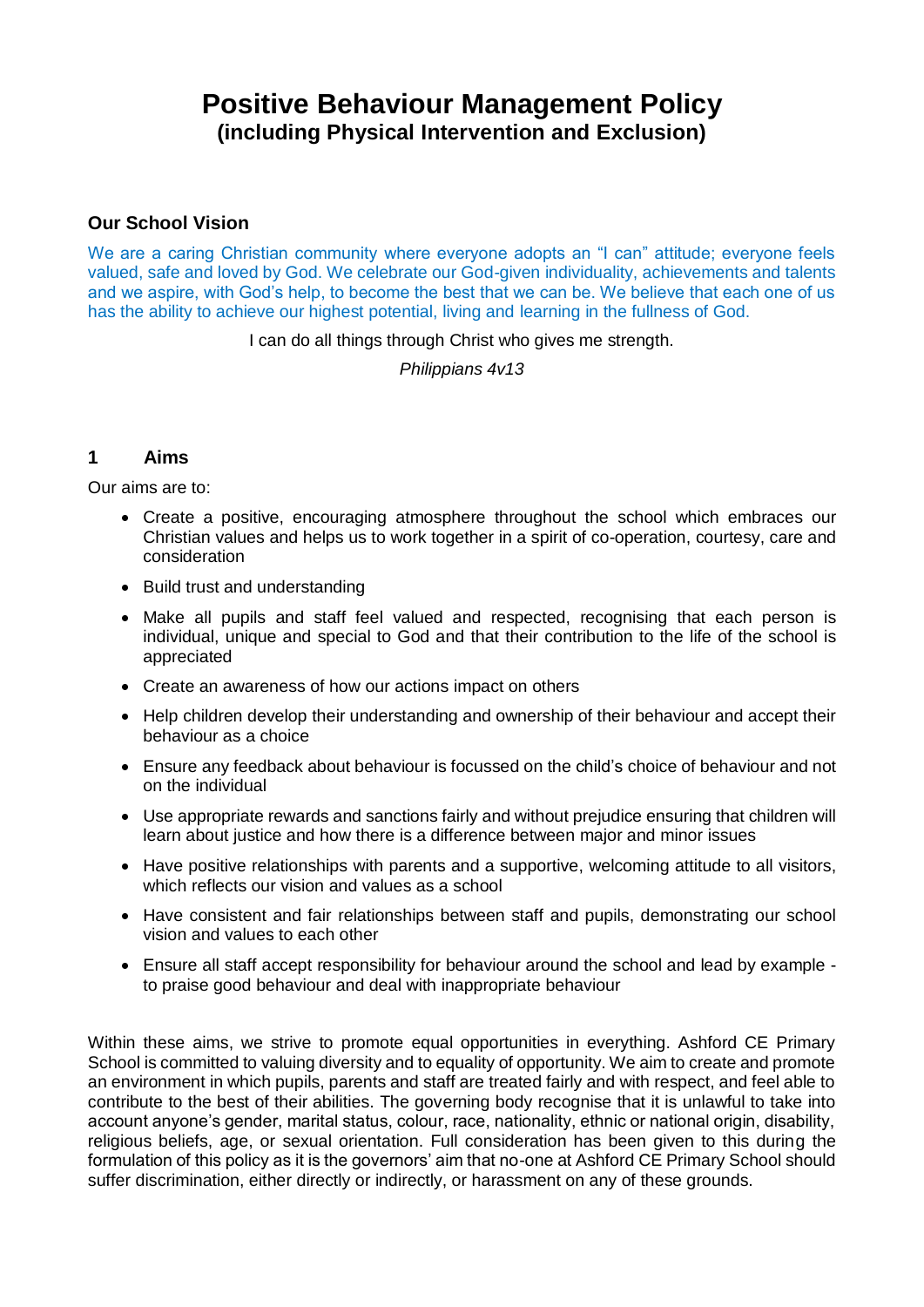#### **2 Rules and Expectations**

Our school rules, led by our vision and values, and known and understood by all and on display in classrooms and around the school. These are revisited regularly, including at the beginning of every school year along with setting annual aspirations for each class.

The school rules are:

- We respect each other
- We always try our hardest
- We have high aspirations

These rules are demonstrated, for example, in the following ways:

#### **We respect each other by:**

- Maintaining a positive attitude to learning
- Listening without interrupting or 'back-chat'
- Making eye contact with other people
- Using the other person's name
- Empathising –for example: 'how do you think the other person is feeling' or 'what would you feel like if someone did that to you?'
- Regarding people of all faiths, races, culture, gender and appearance with respect and tolerance
- Remembering good manners in speaking, like 'Please'; 'Thank you'; 'You're welcome'
- Ensuring respectful posture such as hands out of pockets and not shrugging or smirking when reprimanded
- Accepting responsibility for wrong-doing and apologising
- Listen well to others and think carefully before responding

#### **We always try our hardest by:**

- Demonstrating positive behaviour for learning through
	- o Modelling an attentive and engaged posture for learning, e.g. focused on teacher inputs in lessons, contributing in class discussions, actively taking part in partner/group work
	- o Completing all work within a set time, including home learning
	- o Concentrating within a given time and remaining focused on work
	- $\circ$  Presenting work with high standards of presentation, including best handwriting
	- o Engaging in all lessons and following instructions
	- $\circ$  Ensuring good attendance and punctuality at school and getting started promptly with task in lessons
	- o Articulating our learning to others with knowledge and enthusiasm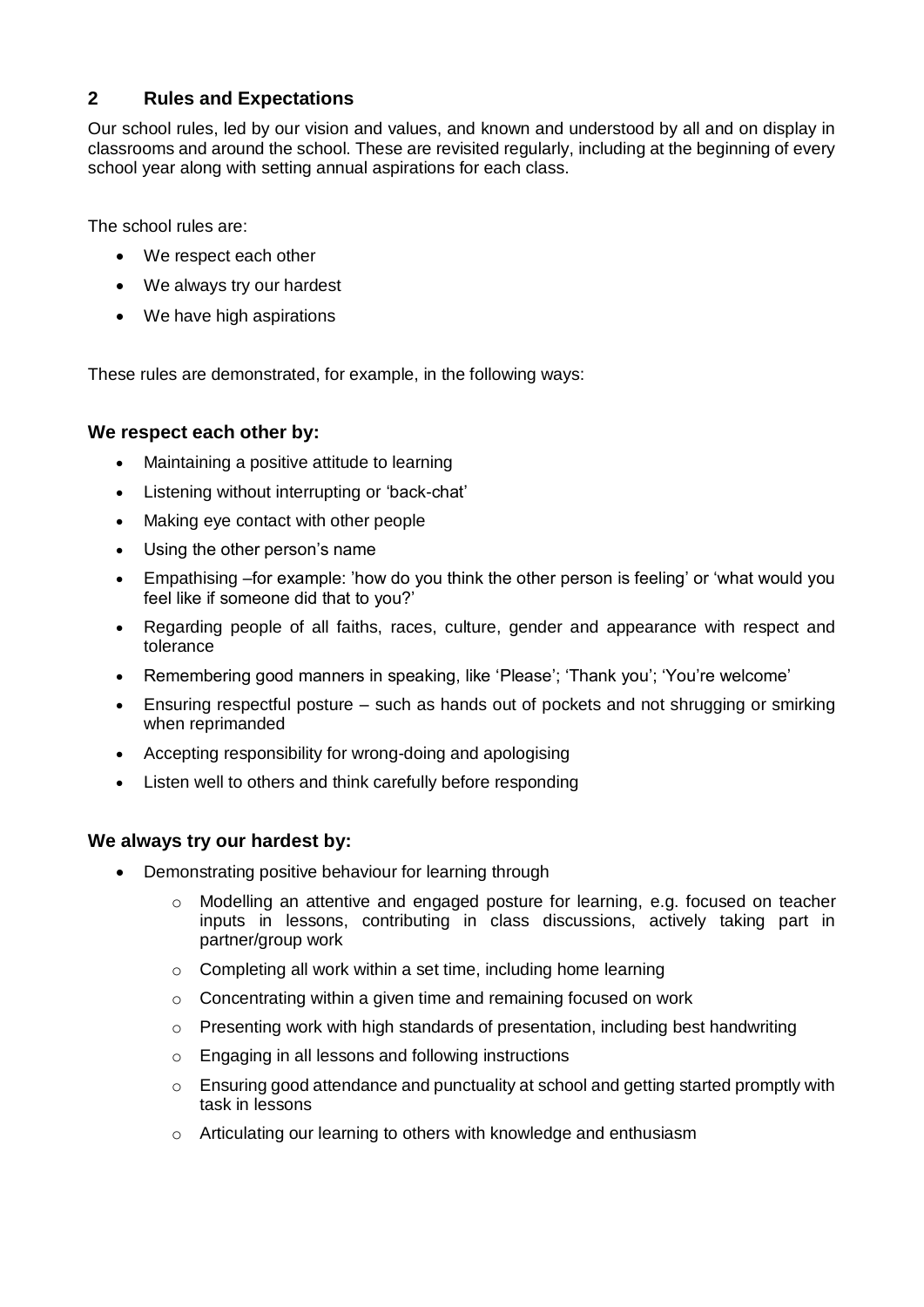#### **We have high aspirations by:**

- Demonstrating all the positive behaviour for learning listed above in our daily attitudes and conduct at school
- Having high expectations and ambition in one's own learning
- Showing a growth mindset in all learning tasks
- Modelling an attitude of resilience when learning is challenging or tasks are difficult
- Seeking challenge in own learning and showing a commitment to one's own progress
- Demonstrating pride in our learning and being willing to share and celebrate our learning with others
- Looking for opportunities to extend and enrich learning beyond school

Through a shared commitment to our school rules, we have the day to day following expectations of all our pupils:

- Children should walk around the school, not run, lining up sensibly with class as required
- Children must not engage in any 'rough play' in the playground
- Children must tidy up after themselves, such as picking up coats, putting lunchboxes away, clearing their table at the end of the day
- Sensible behaviour in the toilets at all times
- Children should walk into and exiting from worship quietly and sensibly
- Children may not leave the school grounds during school hours unless written permission is provided by the parent or carer
- PE apparatus must not be used without a member of staff present
- Chewing gum or sweets are not to be brought into school
- Valuable possessions or money must not be brought to school. Any essential money should be given to the class teacher for safe keeping until the end of the school day.
- All pupil phones are to be handed in immediately on entry
- Behave as ambassadors for the school when on educational trips or at other venues, such as swimming lessons and sporting events

Through a shared commitment to our school rules, we actively discourage:

- Name calling (including racism, sexism and homophobia)
- Play weapons
- Play fights
- **Retaliation**
- Any form of physical or verbal aggression (e.g. pinching, hitting)
- Any behaviour which causes distress
- Biting and kicking
- Inappropriate and offensive language
- Destruction of other people's or school property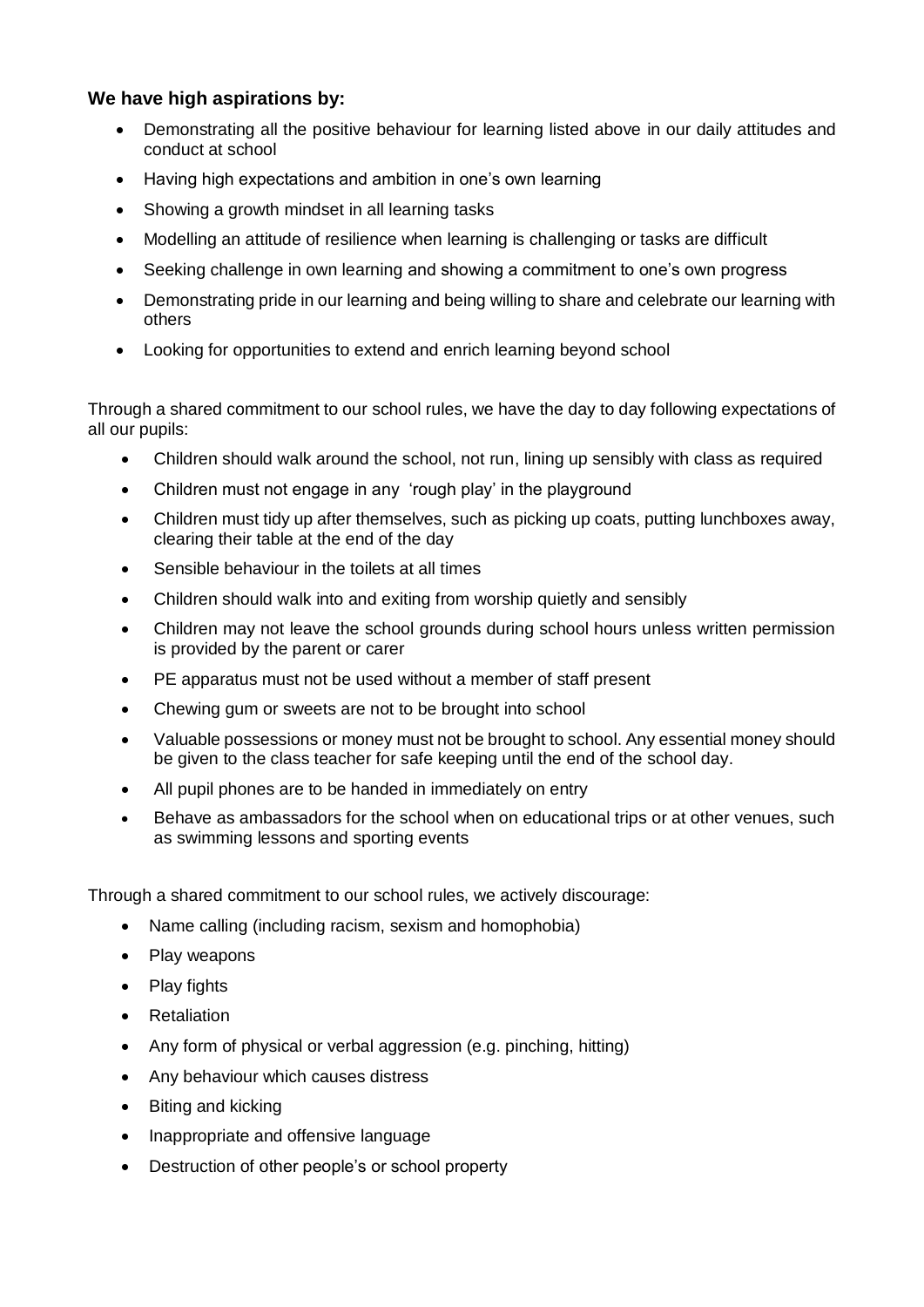#### **3 Rewards**

A number of rewards are used at our school to celebrate positive behaviour for learning and achievements. Through the following rewards, which are used generously for all pupils, but at each staff member's discretion, we aim to motivate and encourage our pupils onto even greater achievements and successes, with our vision of 'becoming the best we can be' at its heart. It is also understood that rewards motivate different children with different needs in different ways, and so there is flexibility within this list below in how each reward may be used, depending on context.

- A smile or a word of encouragement and praise
- Highlighting pupils who are acting as role models in their behaviour choices
- Sharing the work/behaviour/attitude with the whole class/vear group
- Stickers celebrating specific achievements and behaviour choices
- Housepoints given
- Green card added to the 'Good to be Green' behaviour wall in the class *(exceptional: name on the Green Wall)*
- Motivational certificates presented in the class
- Showing achievement (work/behaviour) to Executive Headteacher, Head of School or Deputy or another member of staff
- Positive 'Good news' memos or phone-call home
- Displaying the child's work, "WOW" work or handwriting displays in the classroom and across the school
- Recording the child's name in the celebration book, with celebration of achievement or behaviour through weekly 'celebration worship'
- Half termly 'Gold Award' certificate given in whole school worship, with parents invited

#### **4 Sanctions**

Sanctions need to be timely, specific, logical and fair, and the list below outlines our steps, which are used with discretion and flexibility, depending on context. Sanctions should have a clear beginning and end, and a 'new start' can be given in each morning or afternoon, in line with our 'Good to be Green' system *[see Appendix 2].*

The sanctions below are to be applied consistently, whilst allowing for contextual issues, ageappropriate adjustments and the needs of the child (see section 8: Children with additional needs).

- A look or use of child's name to alert them to their wrong choice, or "fly-by" to observe positive behaviour from a nearby child
- Verbal warning from the teacher, with discussion with teacher/TLA where appropriate using the "Good to be Green" language *[see Appendix 3]*
- Yellow card given; 5-10 minutes off breaktime/lunchtime
	- o *Examples of a reason for a yellow card may be talking over the teacher, not staying on task, disrupting other children's learning, being unkind to another child.*
- Red Card with parent informed by class teacher or, in some circumstances, senior leader reflection sheet completed during lunchtime, discussion with senior leader (pupil to remain in for part or all of lunchtime depending on context) *[see Appendix 2]*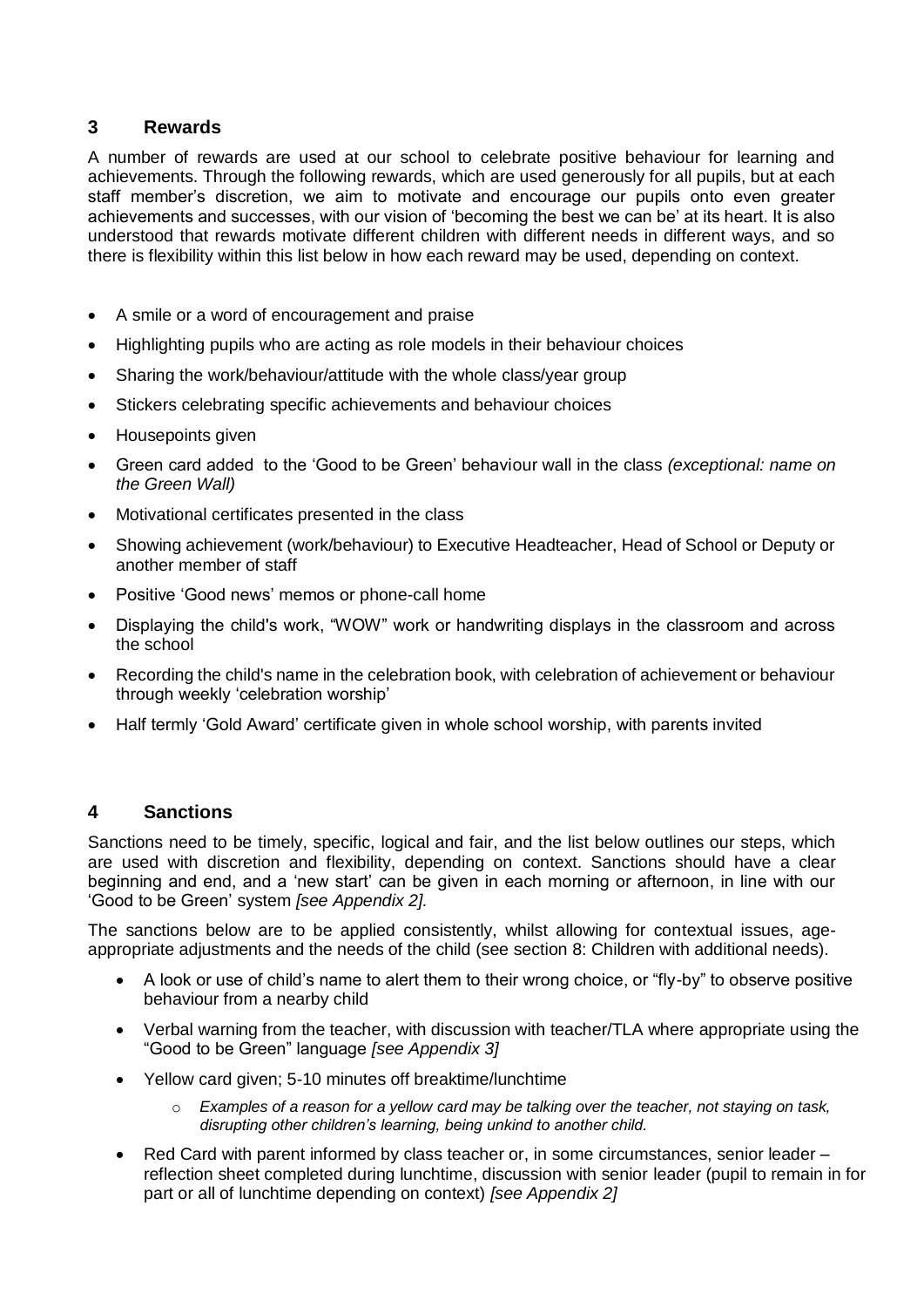- o *Examples of a reason for a red card may be persistently demonstrating any yellow card offence, being disrespectful to a staff member, not following instructions safely, hurting another child or deliberately damaging school property.*
- Internal Exclusion for part of day/ half day; letter to parents from Head of School
- Internal Exclusion for whole day; letter to parents from Head of School
- Fixed term Exclusion; formal letter from Executive Headteacher; re-integration meeting held with parents

The following sanctions may also be used to support better behaviour choices, before reaching a 'red card':

- Short time out of a situation (which may include removal to another room with a member of support staff or a temporary placement in another class for a short time)
- Withdrawal of privileges e.g. jobs/monitors/playtimes
- Walking with adult on playground (e.g. if time needed after playground misbehaviour)

If the offence is **severe** (for example: violence towards other children, swearing in class, walking out of class, etc)

- The child will be sent directly a senior leader or they will be requested to attend. If possible, the child should be sent with an adult or another responsible child.
- Senior leaders will communicate to relevant staff any incidents they have dealt with and next steps.

Sanctions we do not use:

- We do not shout at individual children as a behaviour management strategy
- No child should ever be sent to sit outside the classroom unattended
- In talking with children about their behaviour, we do not speak to them in a way that will embarrass, humiliate or intimidate them

A one-page summary of rules, rewards and sanctions is available and always shared with supply teachers and visiting staff. *[see Appendix 1]*

#### **5 Persistent Behaviour Difficulties**

The teacher will discuss any pupil's persistent behavioural difficulties with a senior leader, initially be for advice and support. This may lead to further discussions with the parents and to discussions with outside agencies if further support is needed. This referral could be to the Inclusion Officer, Social Worker (if applicable), Behaviour Support Team or educational psychologist, depending on the particular need.

In supporting a pupil who is exhibiting persistent behaviour difficulties, and thereby not meeting the school's expectations for behaviour as outlined in this policy, the following steps may be taken, depending on the context and individual situation: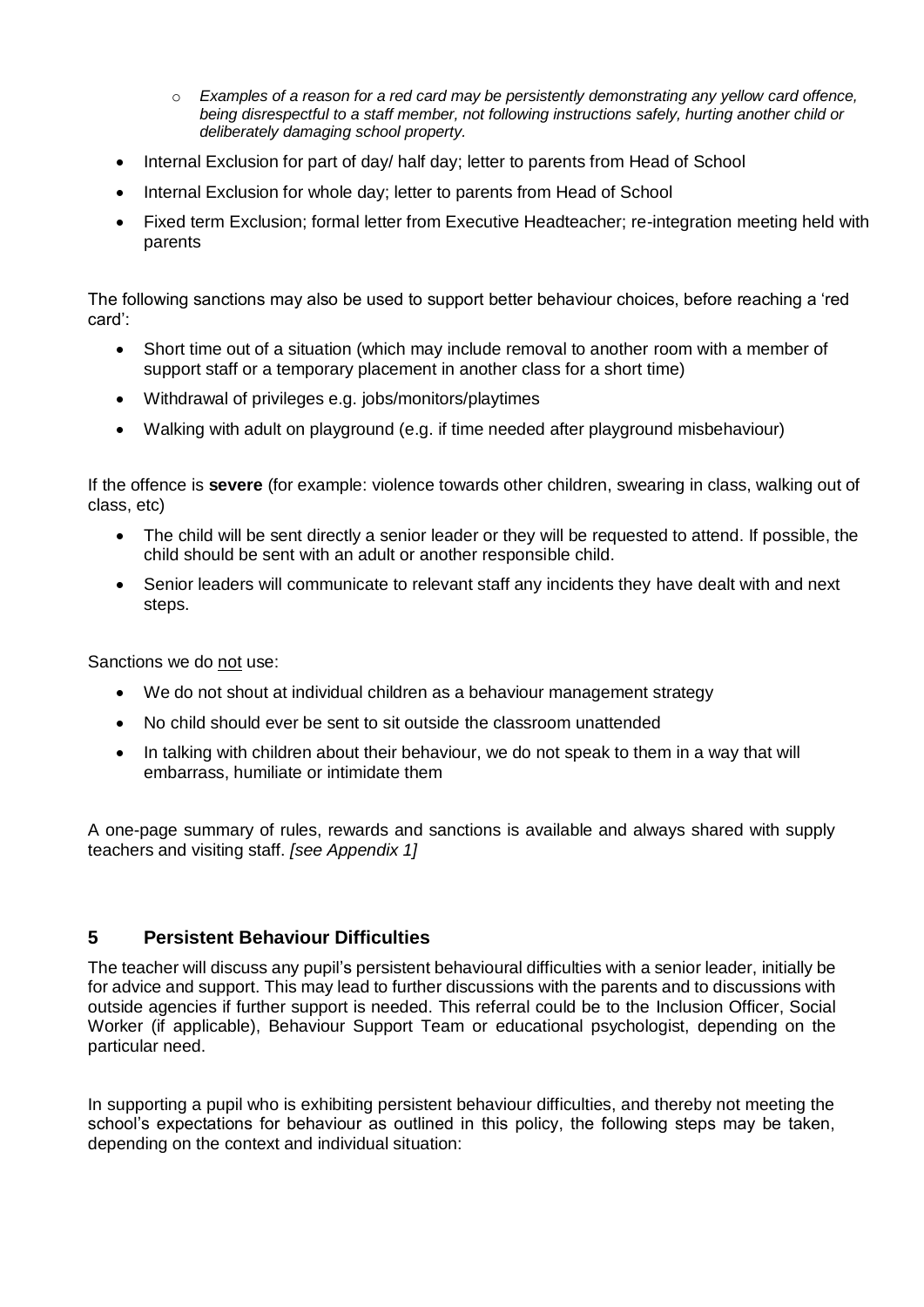- Discussion with the child's parent or carer between class teacher and senior leader to address areas of concern and plan best ways to support the child make better choices in school
- Informal behaviour charts and sticker charts for the class teacher to track a child's behaviour and celebrate positive choices
- Regular increased contact with parents through phone-calls or discussion with class teacher
- Discussion with the Inclusion Leader/SENDCO to set time-bonded and specific behaviour targets and support on an Individual Behaviour Support Plan *[see Appendix 5]*
- Formal daily report card (often after severe offence or giving of internal exclusion), requiring Executive Headteacher / Head of School and parent signature each day; weekly meeting between parent and senior leader (maximum duration 3 weeks) *[see Appendix 4]*
- Liaison with other agencies, including the local authority Behaviour Support Team, to support with individualised strategies for the pupil
- Use of internal exclusion (working away from the class as time to reflect and calm), as outlined in our sanctions

#### **6 Behaviour Tracking and Monitoring**

The behaviour incident log, with records of red card reflection sheets and any notifications of internal or fixed term exclusions, is kept in the Head of School office. The SLT ensure termly tracking of behaviour trends and any common issues or areas for attention that this shows. Behaviour tracking out comes are reported termly to governors as part of the Headteacher Report to governors.

For children who are demonstrating persistent behaviour difficulties, there may be daily logging of behaviour in place for a set time or other on-going monitoring through an individual plan or behaviour report card, with set targets (see previous section).

For any formal meeting with parents regarding a child's behaviour, notes should be kept on a parent meeting log.

Children returning from a fixed-term exclusion, and who thereby could be at risk of permanent exclusion will usually have a specific pastoral support plan to track and support their reintegration back into school.

#### **7 Parental Involvement**

We give high priority to clear communication within the school and to a positive partnership with parents since we believe that these are crucial in promoting and maintaining high standards of behaviour.

Class teachers will speak to parents informally to both celebrate good behaviour and inform about incidents of poor behaviour.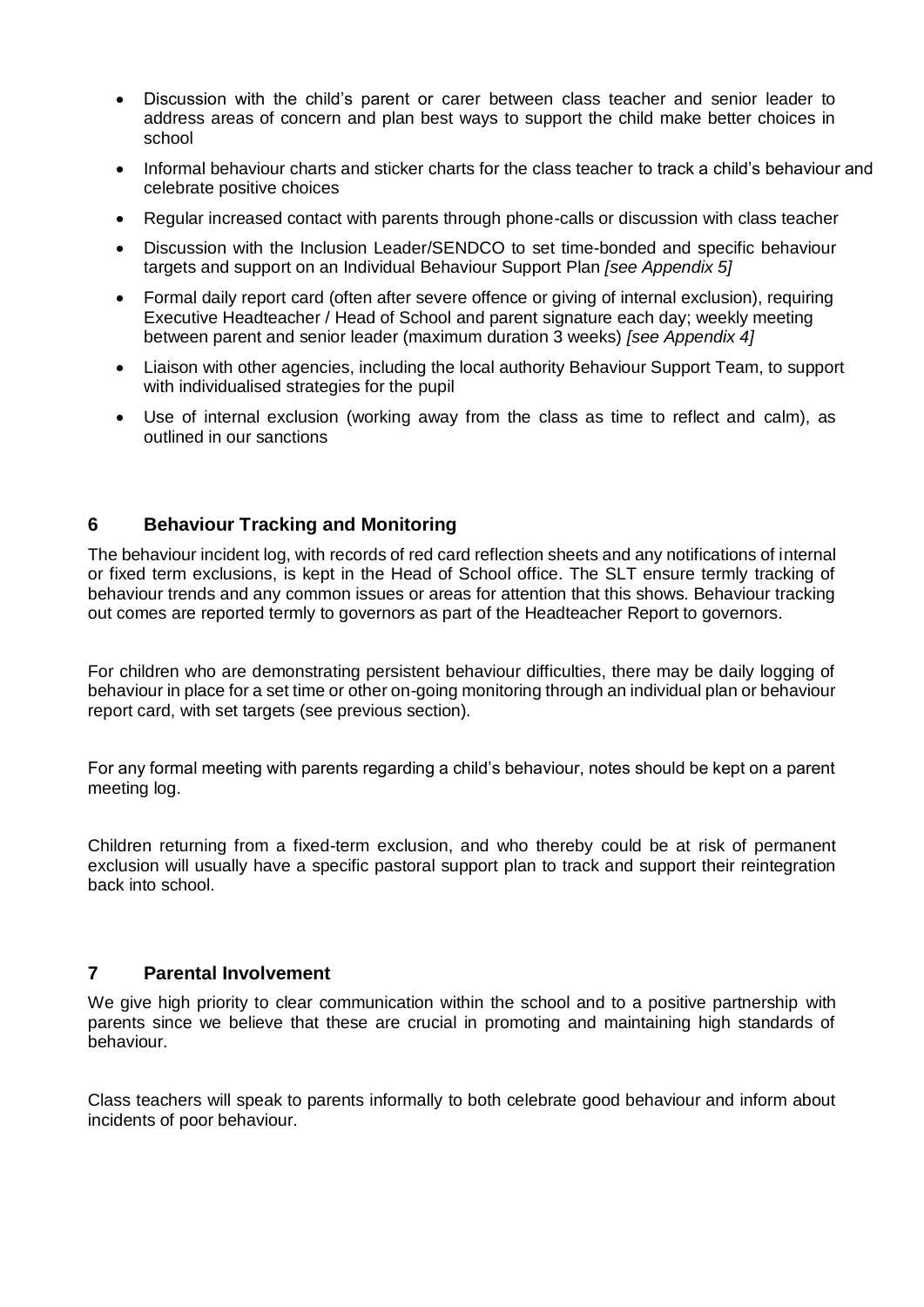Where there is a greater cause for concern, a teacher may invite a parent in for a more formal meeting to discuss a child's behaviour. A member of the Senior Leadership Team may be involved in this meeting.

In line with our rewards system stickers, certificates and memos for good behaviour may be sent home by any member of staff.

Where a child has been given a 'Red Card', the class teacher will usually inform the parent. Information regarding internal exclusion or fixed-term exclusion is given in writing to parents.

Each parent and child receives, signs and returns a copy of the Home School Agreement which states that they will support the school's policies and guidelines for behaviour.

#### **Parents can help to support their child by:**

- Recognising that an effective school behaviour policy requires close partnership between parents, teachers and children
- Discussing the school rules with their child, emphasising their support of them and assisting when possible with their enforcement
- Attending Parents' Evenings, parents' functions, and by developing informal contacts with the school
- Knowing that learning and teaching cannot take place without sound discipline
- Remembering that staff deal with behaviour problems patiently and positively
- Recognising that there is always another side to the story and to find out all the facts before reaching conclusions
- NOT dealing directly with other children and parents and allowing the school to deal with them
- Always speaking directly to the class teacher as a first port of call

#### **8 Children with additional needs**

We aim to be fair, consistent and equitable in the application of our behaviour policy at all times. However, within this, we recognise that every child is an individual and some of our pupils have additional needs, which means we need to be mindful of needs and context. Some of our pupils will flourish best with individualised strategies, agreed between school staff, parents and, where applicable, outside agencies.

All background information regarding pupils' SEN is shared between our SENCO, the class teacher and relevant support staff working with the pupil. This knowledge enables staff to have a full understanding of the child's needs, the possible reasons and triggers for challenging behaviour, and the best strategies to use in supporting them. It is this understanding which enables staff to interact with the child with a sensitive, consistent and considered approach to help them flourish and minimise challenging behaviour as much as is possible. Where applicable, lunchtime staff will also be made aware of approaches and strategies in place to support a child who may be struggling with behaviour choices and requires individualised strategies.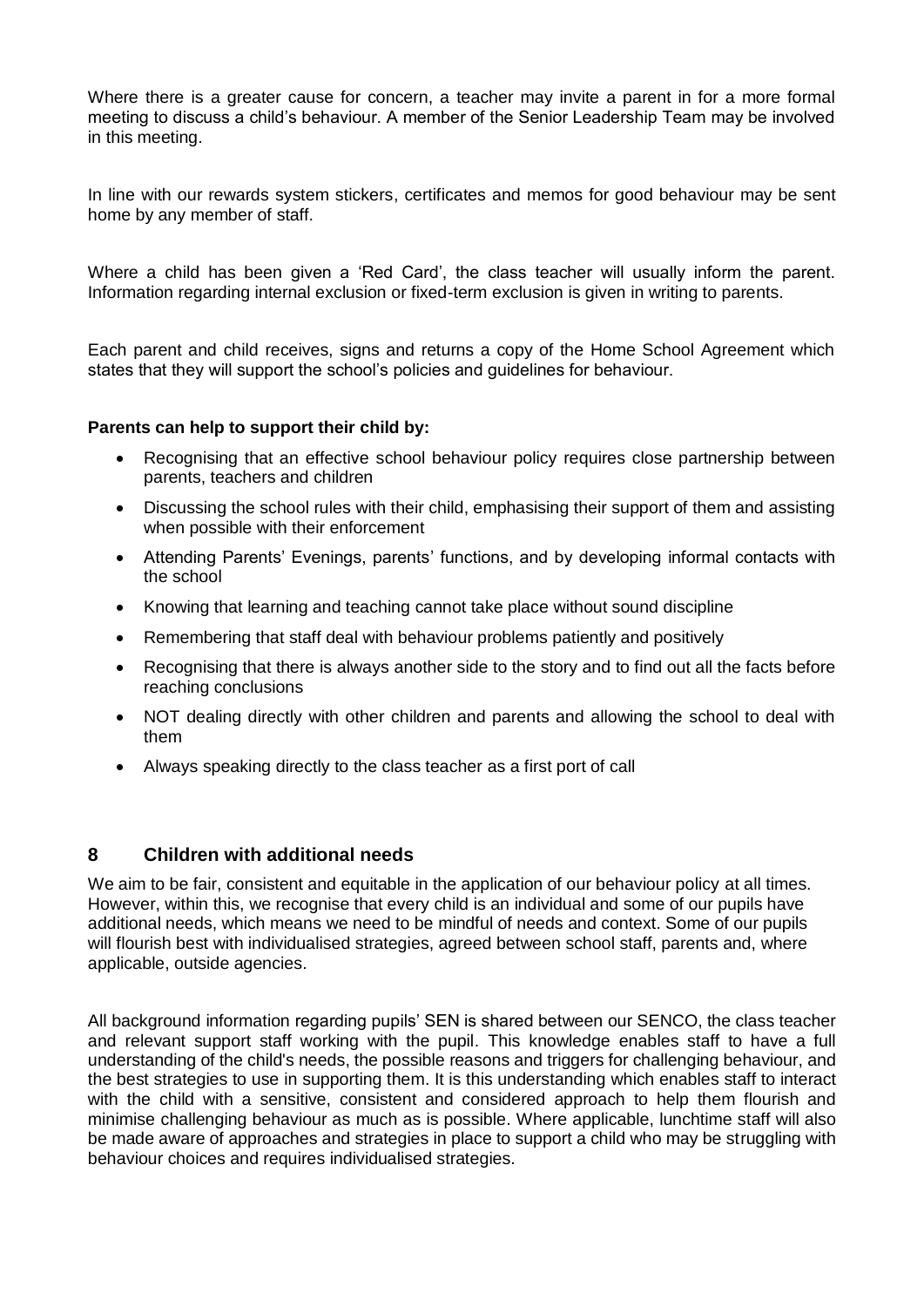In accordance with the school's Equality Policy and Accessibility Plan, positive attitudes to disability are promoted throughout the school, and strategies are put in place to support children with disability and agreed and discussed with parents and other agencies as appropriate.

We do not tolerate any bullying of any kind at Ashford, whether it be bullying on the basis of ability, culture, race, gender or sexual orientation. All incidents are reported and acted on according to our Anti-Bullying Policy.

#### **9 Disciplining pupils for off-site behaviour**

The governing body strongly believes that for pupils of primary school age it is their parents' responsibility to ensure that they are well-behaved outside school hours and in particular on their way to and from school.

However, "where incidents outside school are witnessed by school staff or reported to the school", the Head of School will use their discretion. If a sanction is deemed necessary, it will be applied in line with the policy. Staff may give a pupil a sanction for misbehaviour when a pupil is:

- Taking part in any school-organised or school-related activity
- Travelling to or from school
- Wearing school uniform
- In some other way identifiable as a pupil at the school

Pupils may also be sanctioned for misbehaviour at any time, whether or not the conditions above apply, that:

- Could have repercussions for the orderly running of the school
- Poses a threat to another pupil or member of the public
- Could adversely affect the reputation of the school

In all cases, teachers can only sanction pupils when the pupil is "under the lawful control of the staff member".

#### **10 Physical Intervention**

It is acknowledged that there may be occasions where the use of physical intervention is necessary when all other methods have failed. Physical intervention is used with the minimum force necessary and where the degree and duration of the force is proportional to the circumstance. Physical intervention is used as an act of care, never as punishment. No form of physical punishment is permitted in the school.

The Head of School will clearly identify the staff authorised to use physical intervention, bearing in mind that any member of staff is entitled to intervene in an emergency, and 'Positive Touch' training will be provided as appropriate.

The circumstances where reasonable force may be required are as follows: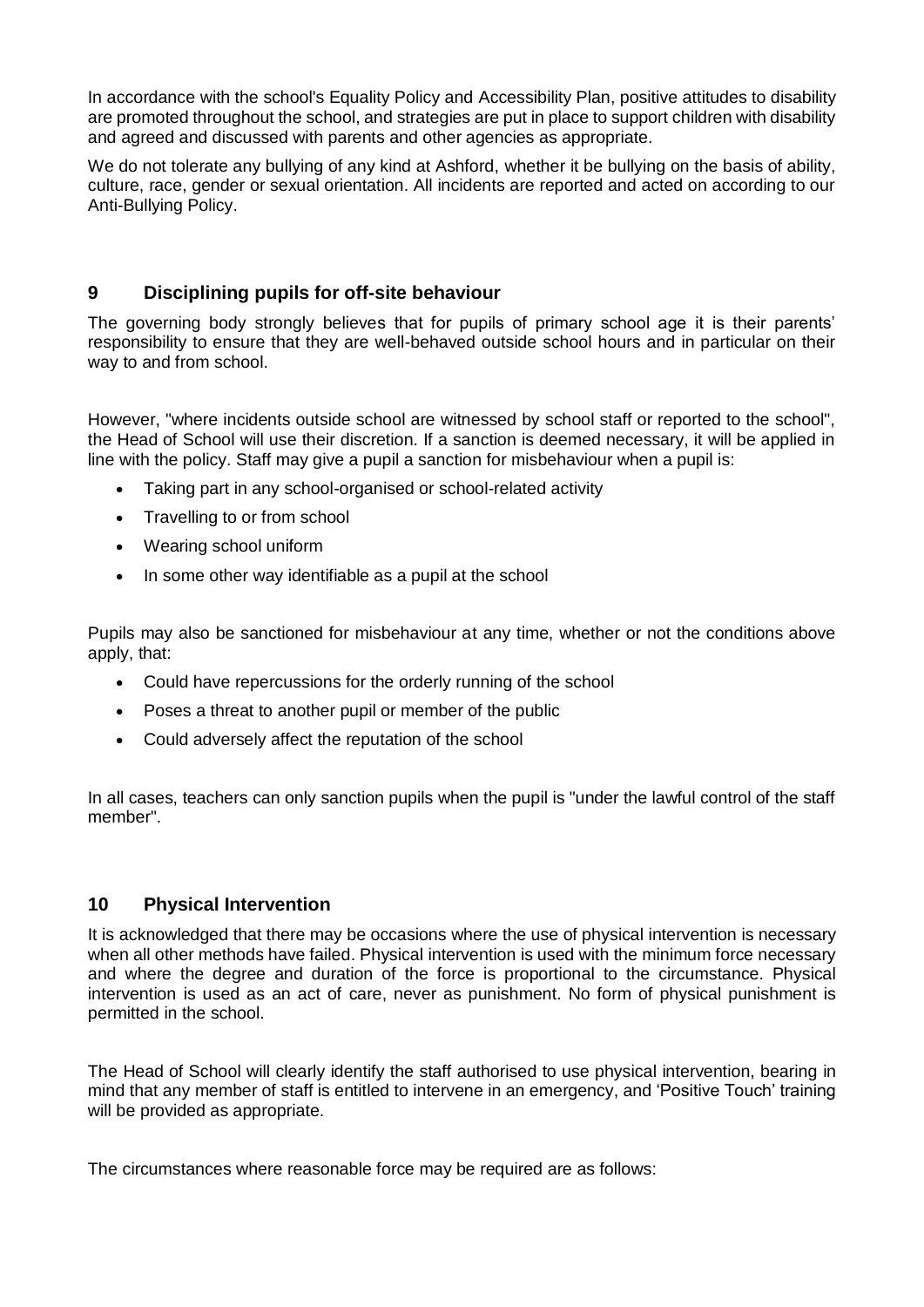- Where action is necessary in self-defence or because there is imminent risk of injury e.g. a pupil attacks a member of staff or another pupil, pupils are fighting, or a pupil is intending to harm themselves.
- Where there is developing risk of injury or significant damage to property; e.g. a pupil is engaged in or on the verge of committing deliberate damage or vandalism to property.
- Where a pupil is behaving in a way that is compromising good order and discipline e.g. a pupil persistently refusing an order to leave the classroom or is behaving in a way that is seriously disrupting the lesson.
- Only when the action occurs in school, during school time or during an authorised school activity where staff are acting as authorised volunteers.

Physical intervention may take a number of forms, for example:

- Physically interposing between pupils;
- Standing in the way of pupils;
- Holding, pushing or pulling;
- Leading away from the incident by the hand, shoulder or gentle pressure on the centre of the back.
- Using more restrictive holds (in more extreme circumstances only)

All incidents of physical intervention will be reported to the Head of School, who keeps a record of incidents.

We believe that some use of appropriate, positive physical contact with pupils can contribute to our development as a safe and friendly school. Physical contact may be necessary when working with younger children who may need encouraging or guiding; children with SEND who may need physical prompts; children requiring first aid; children receiving coaching in sport or other curriculum activity or pupils in distress. Staff will make professional and sensitive judgements about the nature and extent of their physical contact with pupils.

#### **11 Exclusion**

Exclusion may be used:

- In response to serious breaches of school's policy
- If allowing the pupil to remain in school would seriously harm the education or welfare of the pupil or of others in the school

The Executive Headteacher may exclude a pupil on disciplinary grounds as detailed below. A pupil may be excluded for one or more fixed periods (up to a maximum of 45 school days in a single academic year), or permanently. A fixed period exclusion does not have to be for a continuous period. The law does not allow for extending a fixed-period exclusion or 'converting' a fixed-period exclusion into a permanent exclusion. In exceptional cases, usually where further evidence has come to light, a further fixed-period exclusion may be issued to begin immediately after the first period ends; or a permanent exclusion may be issued to begin immediately after the end of the fixed period.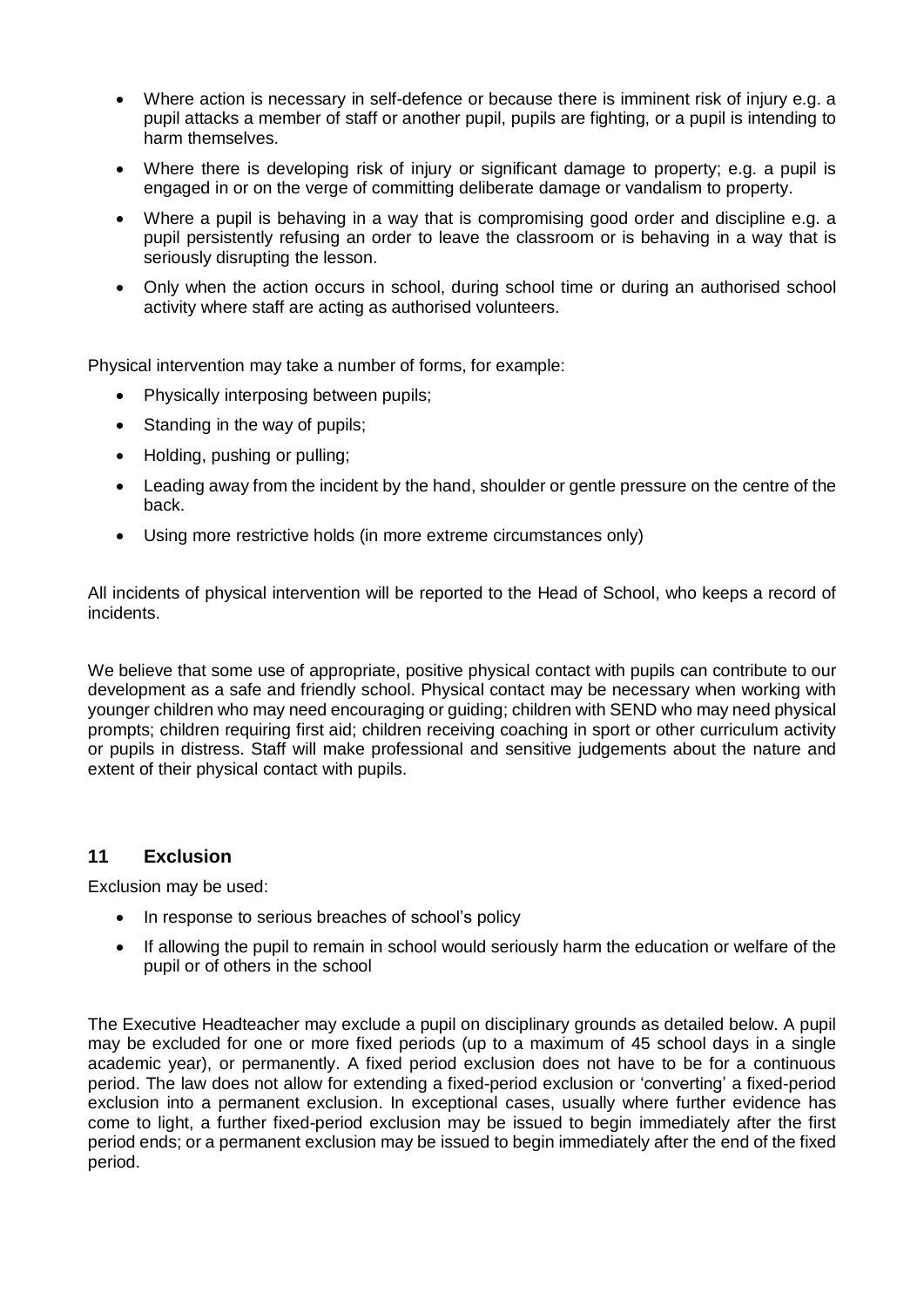Pupils whose behaviour at lunchtime is disruptive may be excluded from the school premises for the duration of the lunchtime period.

The behaviour of a pupil outside school can be considered grounds for an exclusion.

There may be exceptional circumstances where, in the Executive Headteacher's judgement, it is appropriate to exclude a child for a first or 'one off' offence.

The reason/s to exclude might include:

- Serious actual or threatened violence against another pupil or a member of staff
- Prejudice related abuse
- Sexual abuse or assault
- Supplying an illegal drug
- Carrying an offensive weapon
- Serious damage to or destruction of property
- Theft

Exclusions may not be given for an unspecified period. For example, an exclusion will last until a meeting can be arranged but must be of a fixed duration.

Good discipline in schools is essential to ensure that all pupils can benefit from the opportunities provided by education. The Government supports Headteachers in using exclusion as a sanction where it is warranted. The Executive Headteacher has the authority to permanently exclude a pupil. However, this will be used as a last resort, in response to a serious breach, or persistent breaches, of the school's behaviour policy; and where allowing the pupil to remain in school would seriously harm the education or welfare of the pupil or others in the school.

The Executive Headteacher will follow the procedures set out in law and statutory guidance (including Surrey Exclusion Guidance) if the decision is taken to exclude a pupil. Further guidance for parents on exclusion can be found at: [https://www.gov.uk/government/publications/school](https://www.gov.uk/government/publications/school-exclusion)[exclusion](https://www.gov.uk/government/publications/school-exclusion)

#### **12 Monitoring of this Policy**

This operational policy will be monitored on an on-going basis by the senior leadership team. All aspects of the policy are reviewed in consultation with teachers, support staff and the wider staff team. It is made available widely to parents on our school website and through other channels, such as newsletter updates.

The outworking of the policy is also reviewed regularly through comments and feedback from visitors to the school, seeking the views of parents, pupil voice monitoring and governor visits and learning walks.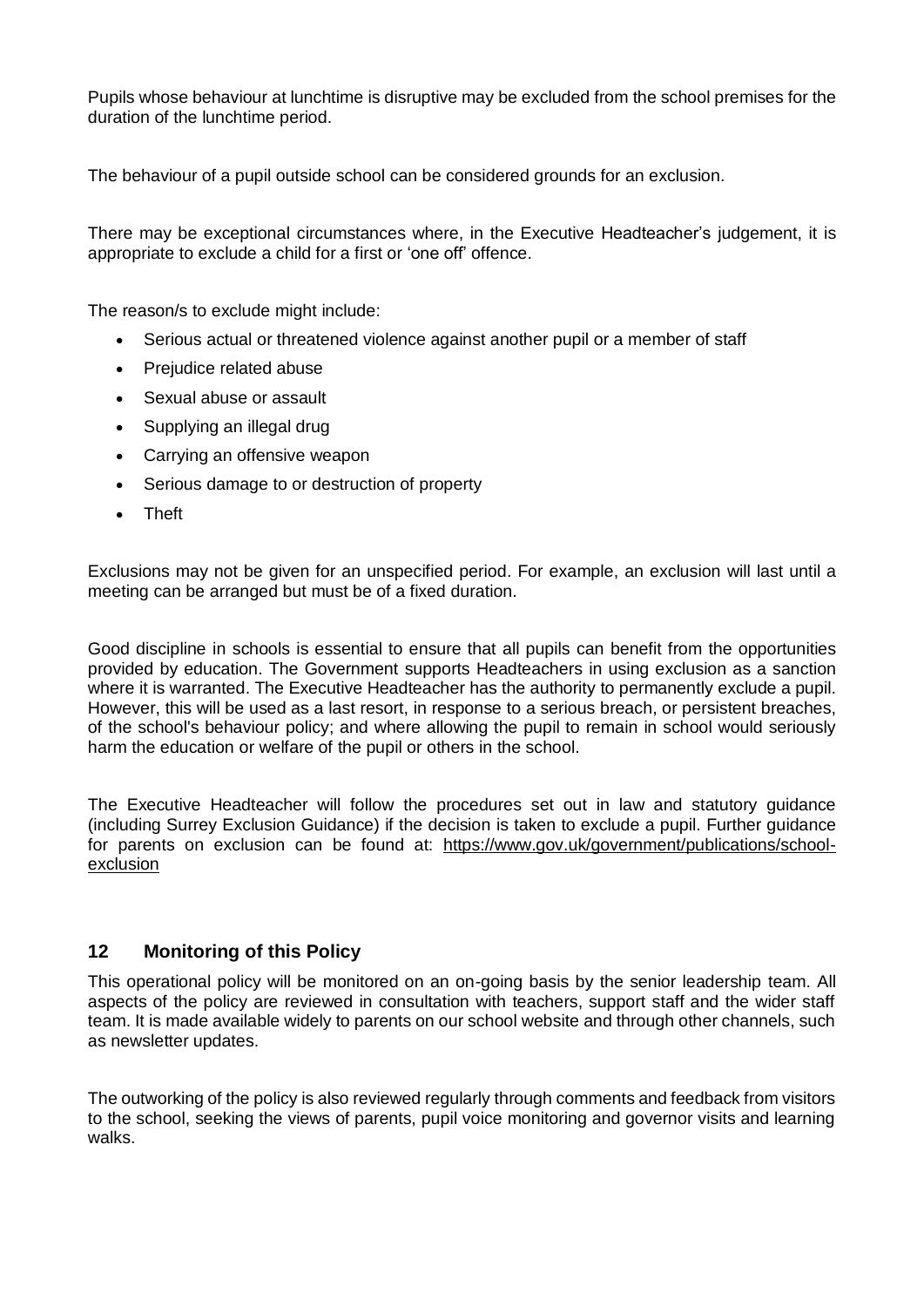## **Appendix 1: One Page Behaviour Policy Summary**

#### *Rules*

- We respect each other
- We always try our hardest
- We have high aspirations

#### *Rewards*

- A smile or a word of encouragement and praise
- Highlighting pupils who are acting as role models in their behaviour choices
- Sharing the work/behaviour/attitude with the whole class/year group
- Stickers celebrating specific achievements and behaviour choices
- Housepoints given
- Green card added to the 'Good to be Green' behaviour wall in the class *(exceptional: name on the Green Wall)*
- Motivational certificates presented in the class
- Showing achievement (work/behaviour) to Executive Headteacher, Head of School or Deputy or another member of staff
- Positive 'Good news' memos or phone-call home
- Displaying the child's work, "WOW" work or handwriting displays in the classroom and across the school
- Recording the child's name in the celebration book, with celebration of achievement or behaviour through weekly 'celebration worship'
- Half termly 'Gold Award' certificate given in whole school worship, with parents invited

#### *Sanctions [also see Appendix 3 for sample language to use]*

- A look or use of child's name to alert them to their wrong choice, or "fly-by" to observe positive behaviour from a nearby child
- Verbal warning from the teacher, with discussion with teacher/TLA where appropriate using the "Good to be Green" language
- Yellow card given; 5-10 minutes off breaktime/lunchtime

*Examples of a reason for a yellow card may be talking over the teacher, not staying on task, disrupting other children's learning, being unkind to another child.*

• Red Card with parent informed by class teacher or, in some circumstances, senior leader – reflection sheet completed during lunchtime, discussion with senior leader (pupil to remain in for part or all of lunchtime depending on context) *[see Appendix 2]*

*Examples of a reason for a red card may be persistently demonstrating any yellow card offence, being disrespectful to a staff member, not following instructions safely, hurting another child or deliberately damaging school property.*

- Internal Exclusion for part of day/ half day; letter to parents from Head of School
- Internal Exclusion for whole day; letter to parents from Head of School
- Fixed term Exclusion; formal letter from Executive Headteacher; re-integration meeting held with parents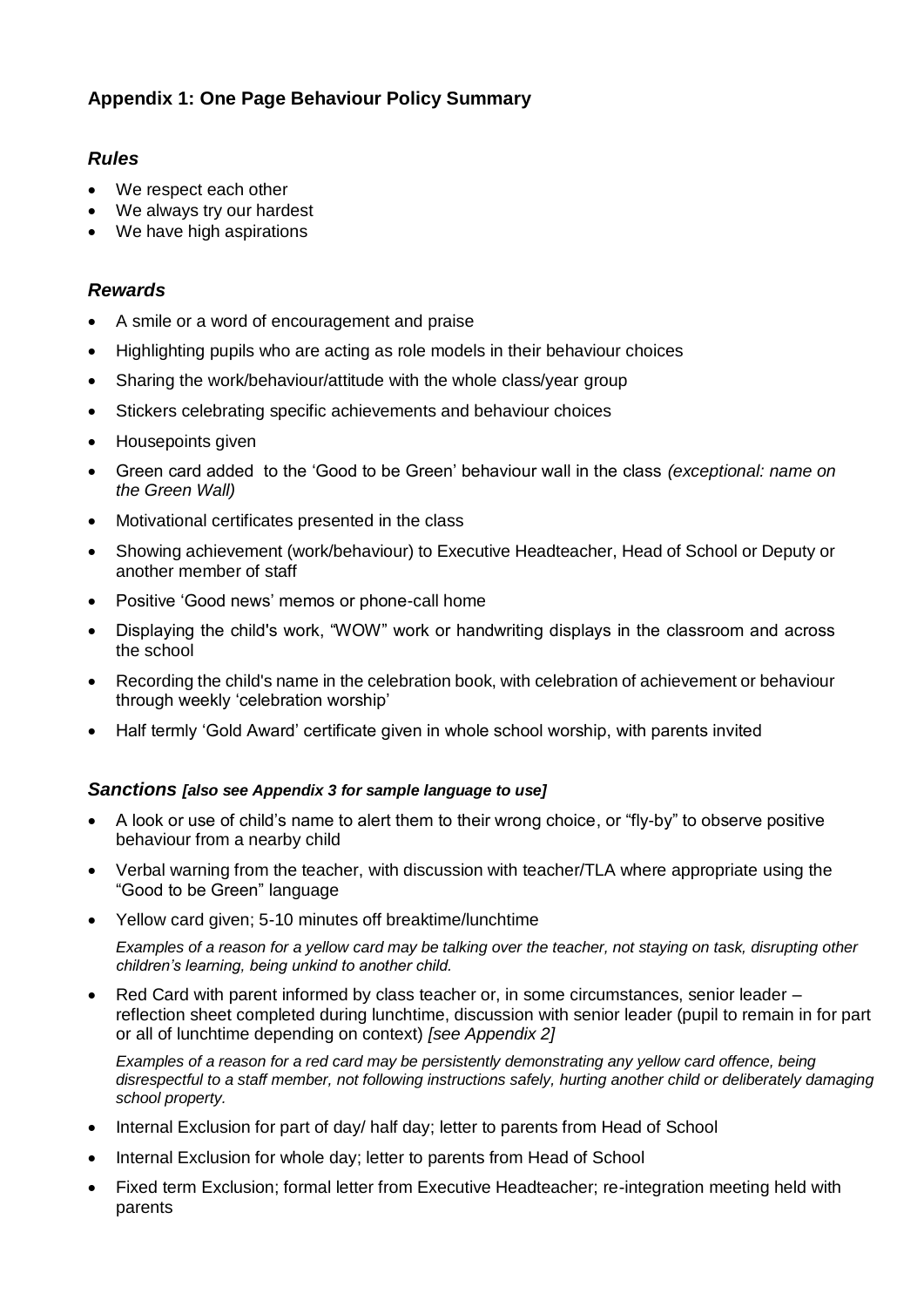#### **Appendix 2: 'Good to be Green' system – Summary**



#### **Going Green!**

All slots on the green card display should be cleared each day. Green cards should be added throughout the day for children who show that they are following the school rules and are showing positive behaviour for learning. Green cards can be issued by teachers and TLAs who feel that they are deserving, ensuring a consistent and fair approach.

#### **The Green Wall**

The Green wall can also be used to just to acknowledge **exceptional** acts of kindness or "botheredness" from children. Examples of this could include helping someone to tidy away their things or solve a problem, going out of their way to help people or demonstrating the highest aspirations for themselves and/or their peers; entries on the Green Wall can be awarded by teachers, TLAs or other staff as appropriate, and will often be acknowledged to parents by positive memo or phone call home.

#### **Steps to Yellow or Red: Language to use**

#### 1<sup>st</sup> occurrence

A verbal "fly-by" warning, either observing something positive that a nearby child is doing or commenting on something positive that the child themselves has done earlier in the session or previously. This can also be a direct warning if appropriate but must be succinct.

#### 2<sup>nd</sup> occurrence

Take yourself to the child's side and on the same level as them, and say: "**I've spoken to you before about… I've noticed that… Your behaviour is… Our rules… You're better than this."**

#### 3<sup>rd</sup> occurrence

Take yourself to the child's side and on the same level as them, and say: "**We've spoken before about… I've noticed that… Your behaviour is… Our rules … I'm giving you a yellow card… 5/10 minutes with me at break/lunch... You're better than this."**

#### Followed by

**But your behaviour … our rules … you're better than this.**

#### 4<sup>th</sup> occurrence

Take yourself to the child's side and on the same level as them, and say:

#### **"We've spoken before about… I've noticed that… Your behaviour is… Our rules … It's now a red card, a missed playtime and I'll be speaking to your parents. You're better than this."**

(In special circumstances, move the child to another room.)

If there is uncertainty or secondary issues that present themselves, such as children answering back or making comments, these should be written down. Make it clear to the child that you are going to write it down but do not enter into a debate or argument.

The following phrases can be used in reply: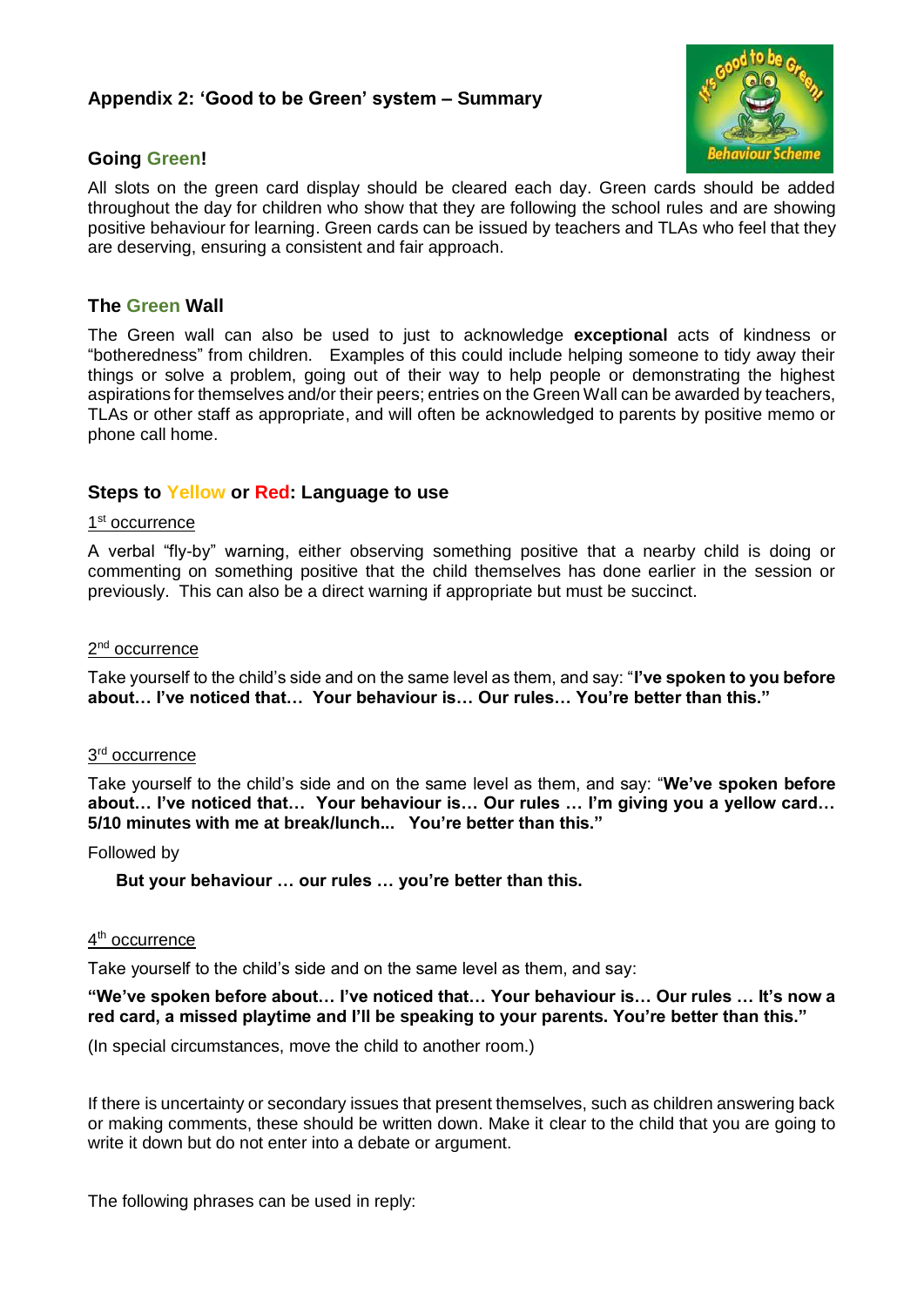**I hear you I understand you may think that Be that as it may There may be some truth in that**

Followed by:

**But your behaviour … our rules … you're better than this.**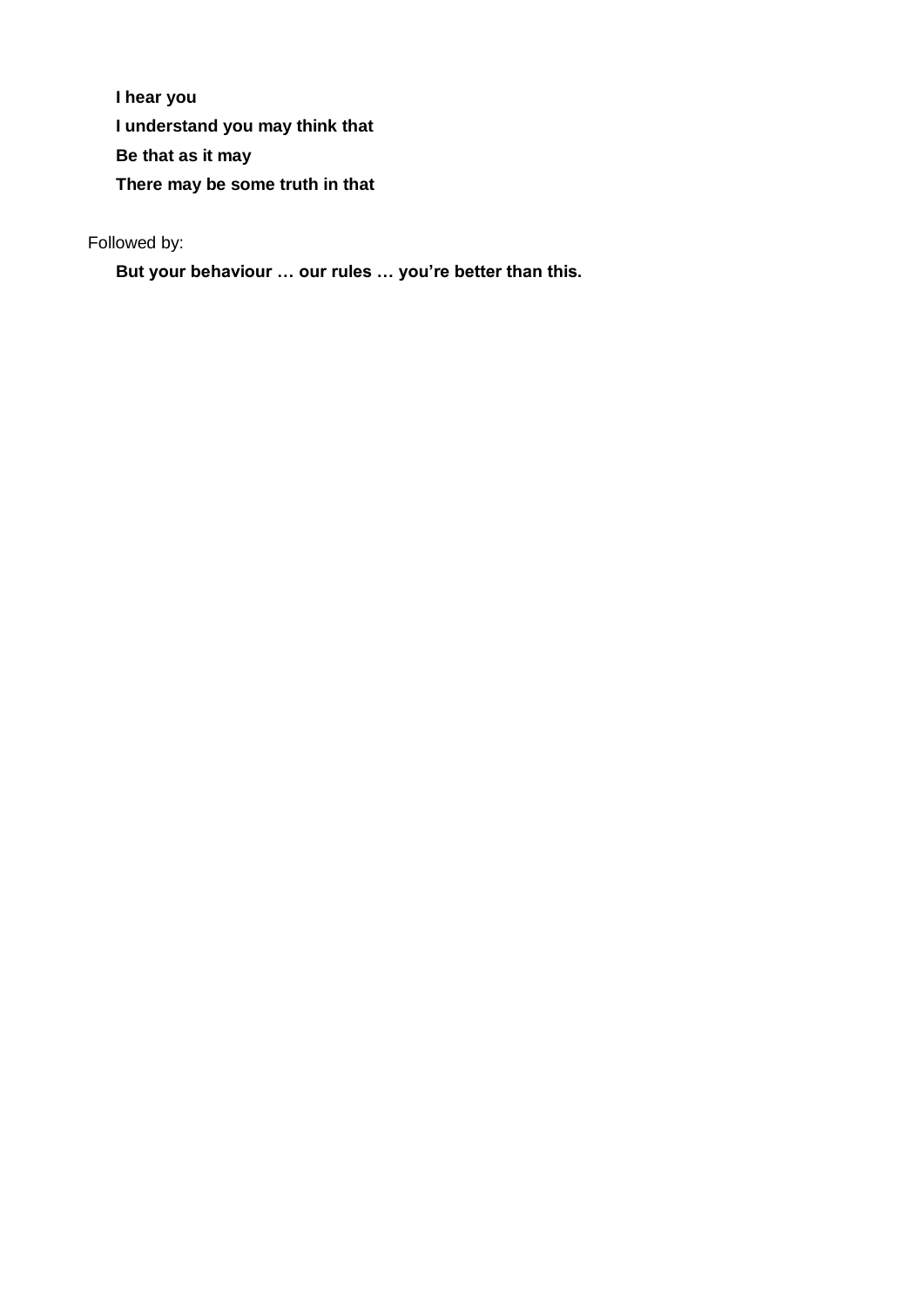## **Appendix 3: Red Card Reflection Sheet**

## Consequence Card Record Sheet

After issuing a red consequence card you MUST fill out this form (Part 2 with the child after their period of reflection and give it to a member of SLT)

| Date:                                  | Time:                                        |
|----------------------------------------|----------------------------------------------|
| <b>Name of Child:</b>                  | Year Group:                                  |
|                                        | Class:                                       |
| <b>Lesson / Context:</b>               |                                              |
|                                        |                                              |
|                                        |                                              |
|                                        |                                              |
| <b>Adult issuing Consequence Card:</b> | Adult witnesses to incident or<br>behaviour: |
|                                        | Other witnesses to incident:                 |
| Reason for issuing Consequence card:   |                                              |
|                                        |                                              |
|                                        |                                              |
|                                        |                                              |
|                                        |                                              |
|                                        |                                              |
|                                        |                                              |
|                                        |                                              |
|                                        |                                              |
|                                        |                                              |

Part 1 – Fill out when card is issued or as soon as possible afterwards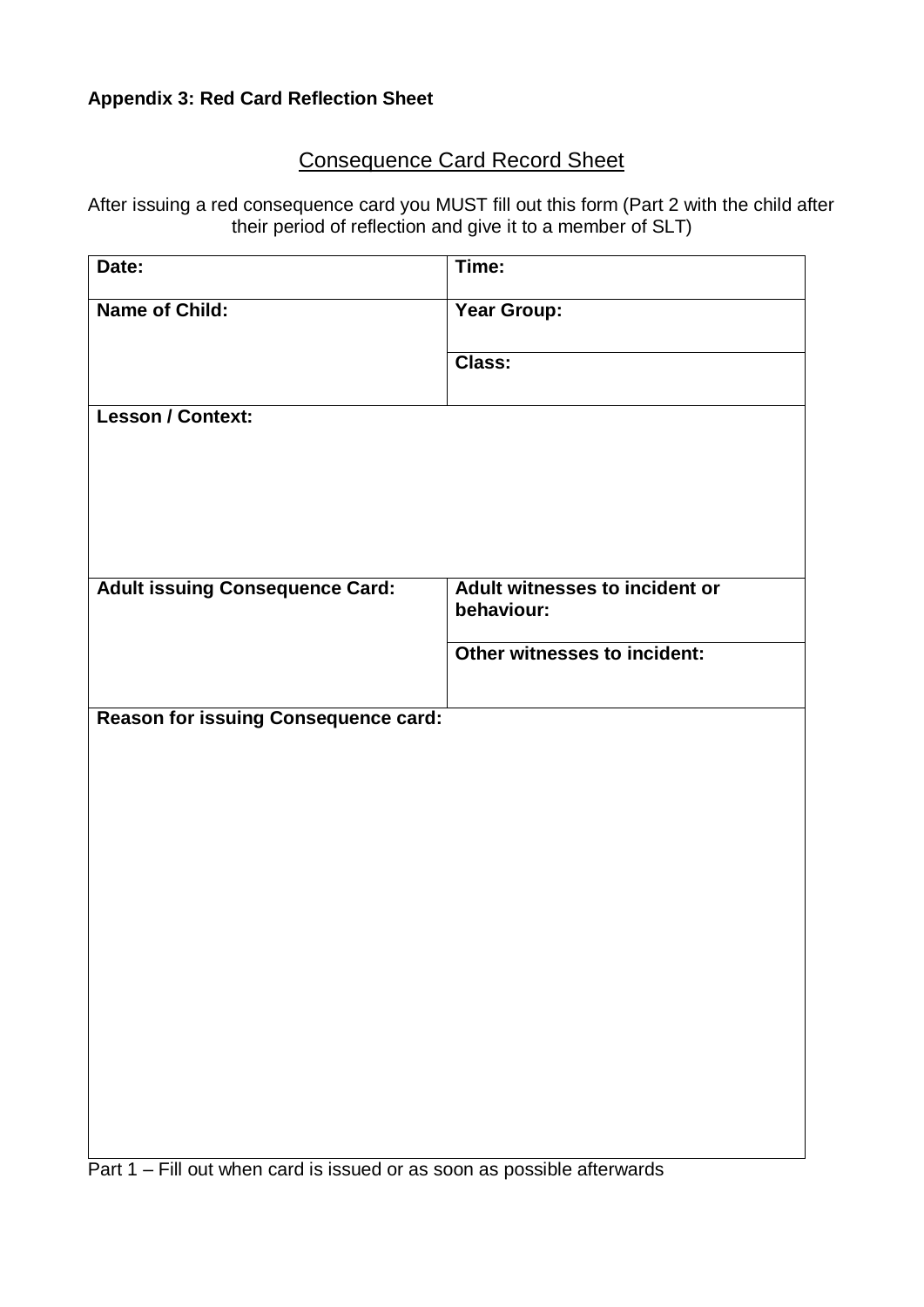## **PART 2: CHILDS REFLECTION SHEET**

Name: **Name:** 2008. **Date:** 2008. **Date:** 2008. **Date:** 2008. **Date:** 2008. **Date:** 



What were you feeling?

| sad       | frustrated | confused  |
|-----------|------------|-----------|
| $\bullet$ |            | $\bullet$ |
| worried   | angry      | scared    |
|           |            |           |
| tired     | Other!?    |           |

#### **What happened?** (can be dictated to an adult)

#### **What did you want?**

| attention             | to cause a<br>problem   | control | to get out of<br>work |
|-----------------------|-------------------------|---------|-----------------------|
| challenge an<br>adult | to get even/<br>revenge | support | other                 |

#### **Who did your actions affect?**

| ___ | <br>. | lran<br>---<br>othel<br>ы | <b>ALAF</b><br>่งเสม | . |
|-----|-------|---------------------------|----------------------|---|
|-----|-------|---------------------------|----------------------|---|

#### **What could you have done instead?**

| Take deep breaths | move away        | think calm thoughts |  |
|-------------------|------------------|---------------------|--|
| <b>idhore</b>     | talk to an adult | do something else   |  |

#### **What have you learnt from the situation?** (can be dictated to an adult)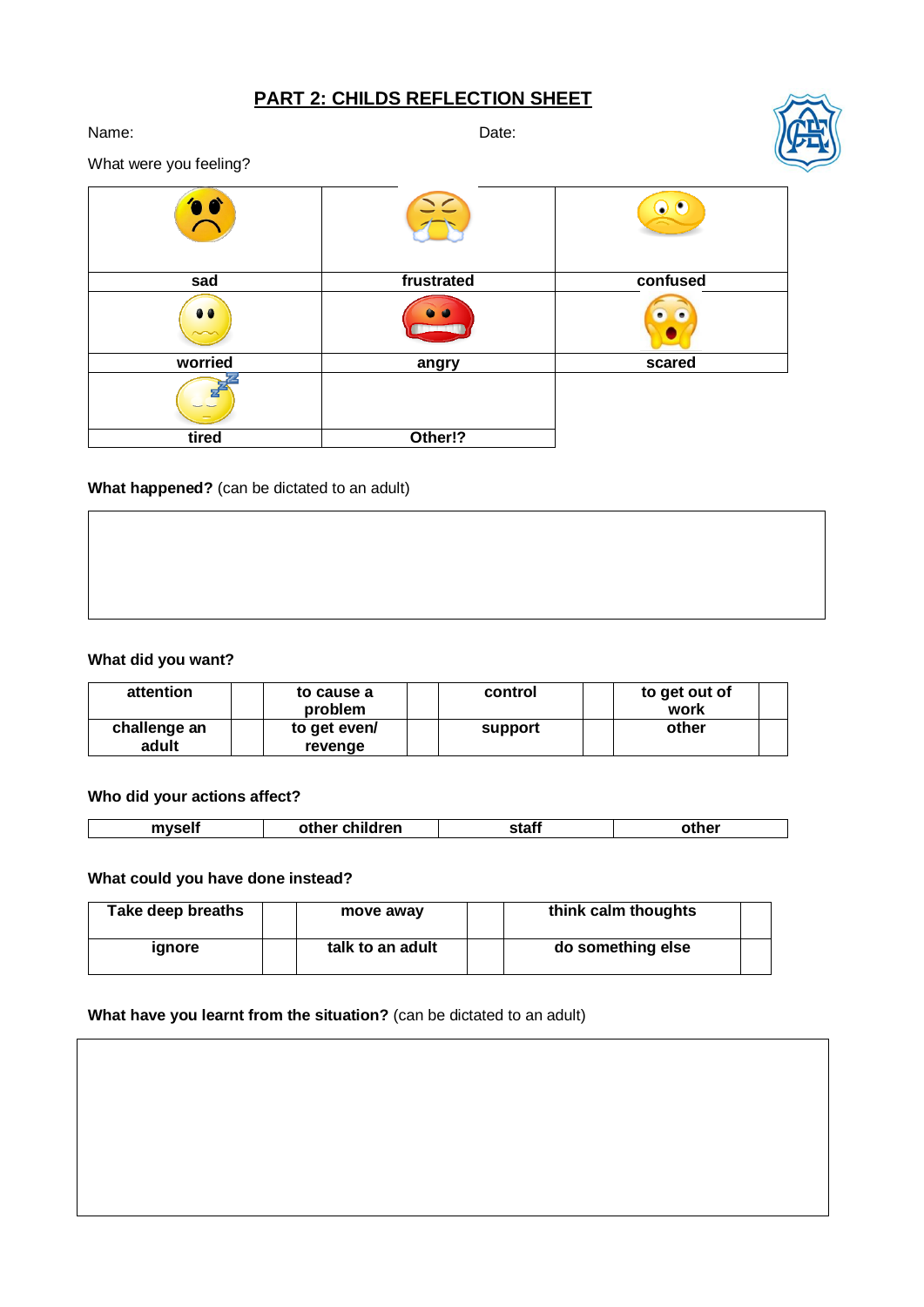## **Appendix 4: Behaviour Report Card**

**ASHFORD CE PRIMARY SCHOOL BEHAVIOUR REPORT CARD for week beginning \_\_\_\_\_\_\_\_\_\_\_\_\_** 

**Week:** 1 2 3 \_\_\_\_ *(please circle or add)*

| Name: | Class: |
|-------|--------|
|       |        |

**Target(s) agreed: \_\_\_\_\_\_\_\_\_\_\_\_\_\_\_\_\_\_\_\_\_\_\_\_\_\_\_\_\_\_\_\_\_\_\_\_\_\_\_**

|              | $8.45 - 10.40$ | break | $11 - 12$ | lunch | <b>Signed</b><br>(lunchtime<br>supervisor) | $1 - 3.10$ | signed<br>(teacher) | signed<br>(Exec<br>Headteacher /<br>senior leader) | Signed<br>(parent) |
|--------------|----------------|-------|-----------|-------|--------------------------------------------|------------|---------------------|----------------------------------------------------|--------------------|
| Mon          |                |       |           |       |                                            |            |                     |                                                    |                    |
| <b>Tues</b>  |                |       |           |       |                                            |            |                     |                                                    |                    |
| Wed          |                |       |           |       |                                            |            |                     |                                                    |                    |
| <b>Thurs</b> |                |       |           |       |                                            |            |                     |                                                    |                    |
| Fri          |                |       |           |       |                                            |            |                     |                                                    |                    |

**each session:** 

**x** target not achieved

 $\times$  target achieved

 $\odot$  target exceeded

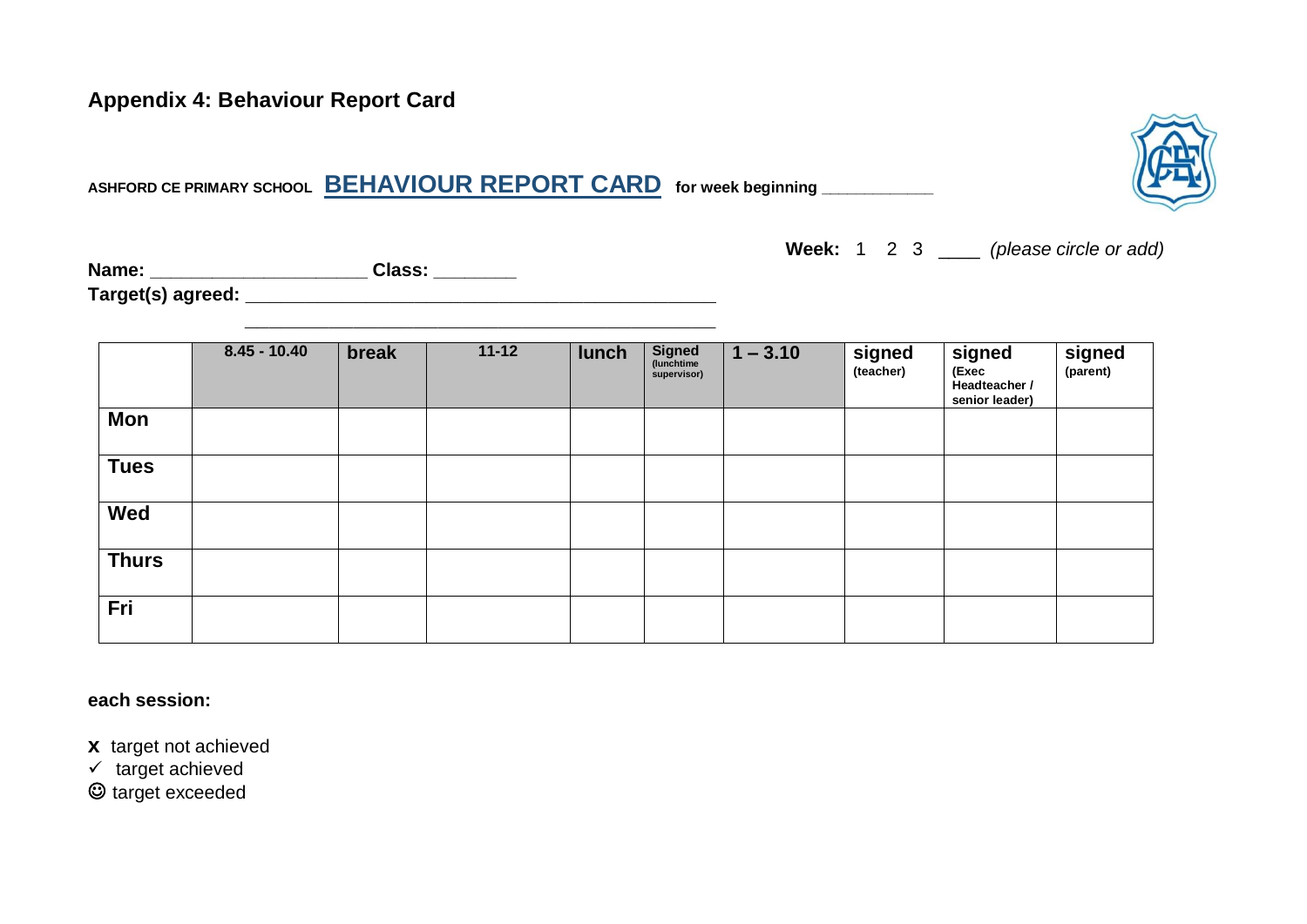## **Appendix 5: Behaviour Support Plan Template**

## **Ashford CE Primary School Behaviour Support Plan**

**Child's name:** Date:

| Behaviour                                                                                                               | Function of the challenging behaviour                                                                                                                                                                          | Strategies to support                                                                                       |
|-------------------------------------------------------------------------------------------------------------------------|----------------------------------------------------------------------------------------------------------------------------------------------------------------------------------------------------------------|-------------------------------------------------------------------------------------------------------------|
| Appearance - what the behaviour looks like/ what the<br>person did<br><b>Frequency</b> – how often the behaviour occurs | To gain attention<br>$\bullet$<br>To escape/ avoid something/<br>someone<br>To get an item or object they<br>$\bullet$<br>want<br>To get sensory feedback<br>$\bullet$<br>Other - please describe<br>$\bullet$ | Regular positive<br>$\bullet$<br>feedback and<br>encouragement<br>Use simple clear<br>$\bullet$<br>language |
|                                                                                                                         |                                                                                                                                                                                                                |                                                                                                             |
| <b>Severity</b> – how severe the impact of the behaviour is                                                             |                                                                                                                                                                                                                |                                                                                                             |
| <b>Duration</b> – how long the behaviour lasts                                                                          |                                                                                                                                                                                                                |                                                                                                             |

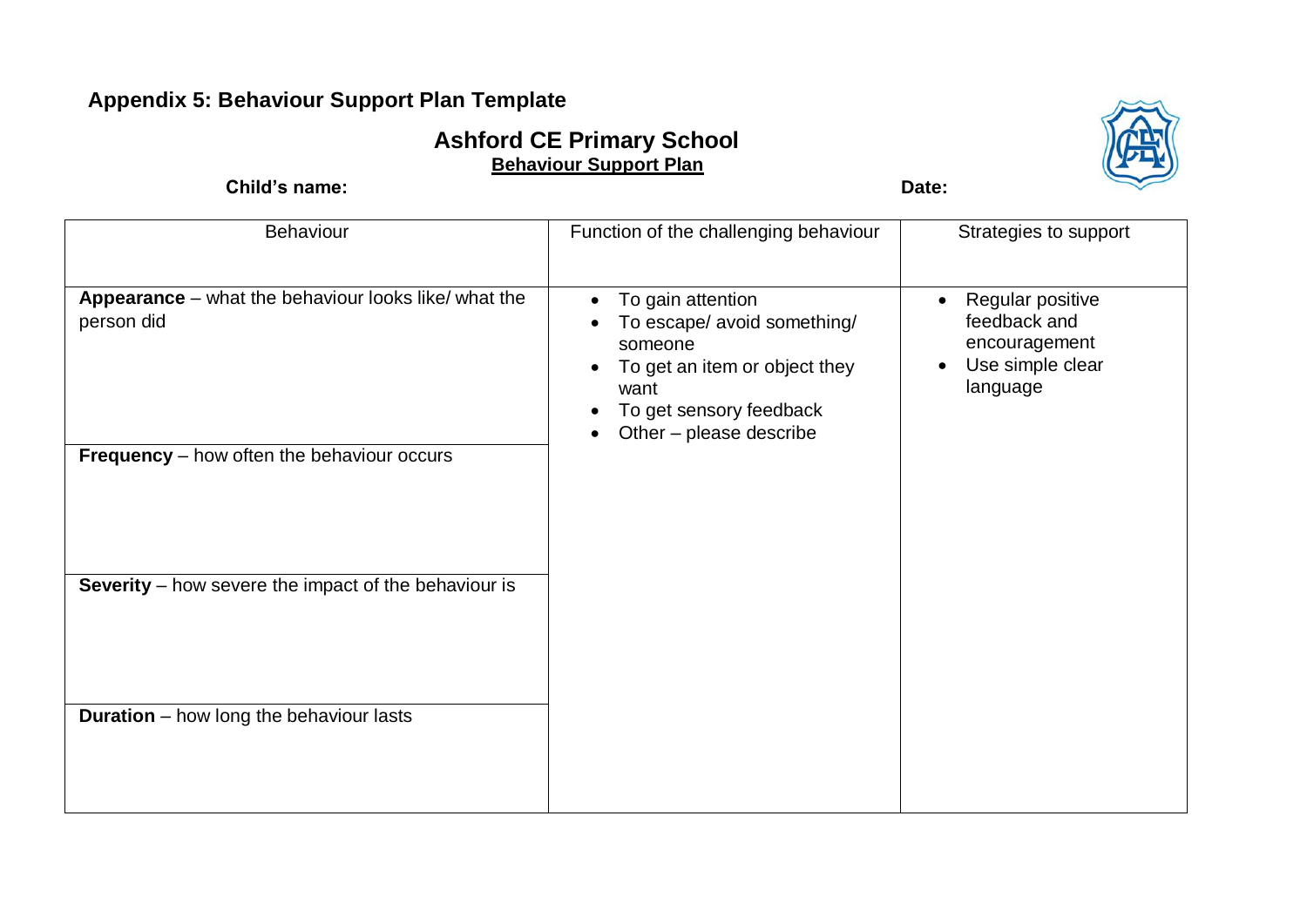| My difficult situation     | My early warning signs |
|----------------------------|------------------------|
|                            |                        |
|                            |                        |
|                            |                        |
|                            |                        |
|                            |                        |
|                            |                        |
|                            |                        |
|                            |                        |
|                            |                        |
|                            |                        |
|                            |                        |
|                            |                        |
| If the situation escalates | Afterwards             |
|                            |                        |
|                            |                        |
|                            |                        |
|                            |                        |
|                            |                        |
|                            |                        |
|                            |                        |
|                            |                        |
|                            |                        |
|                            |                        |
|                            |                        |
|                            |                        |
|                            |                        |
|                            |                        |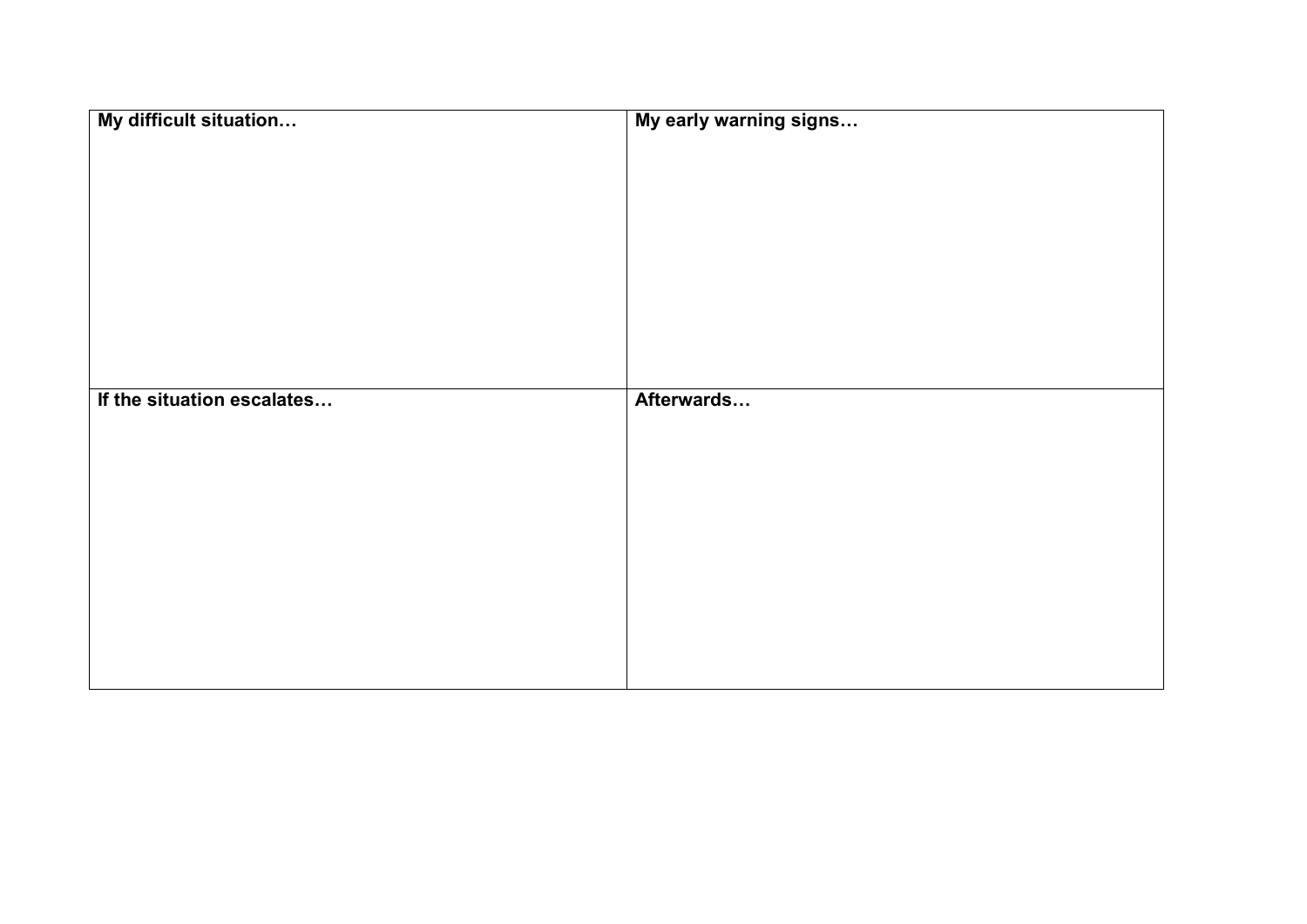## **Appendix 6: Expectations during the Covid-19 pandemic**

This addendum should not be used as a stand- alone document and should be read in conjunction with the existing policy above. It sets out the expectations of the School in light of the Covid-19 pandemic and the need for children to behave differently in school. It describes the new systems in place and how pupils will be supported to adhere to them.

This addendum follows the advice and guidelines provided by the DFE.

- following any altered routines for arrival or departure
- following school instructions on hygiene, such as handwashing and sanitising
- following instructions on who pupils can socialise with at school
- moving around the school as per specific instructions (for example, one-way systems, out of bounds areas, queuing)
- expectations about sneezing, coughing, tissues and disposal ('catch it, bin it, kill it') and avoiding touching your mouth, nose and eyes with hands
- tell an adult if you are experiencing symptoms of coronavirus
- rules about sharing any equipment or other items including drinking bottles
- amended expectations about breaks or play times, including where pupils may or may not play
- use of toilets
- clear rules about coughing or spitting at or towards any other person
- clear rules for pupils at home about conduct in relation to remote education
- rewards and sanction system where appropriate

#### **All pupils will be supported in the following ways:**

- Throughout the school there will be signs/posters/visual prompts to remind pupils and staff of the new safety measures in place that should be followed.
- A child-friendly version of this policy will be displayed in every classroom and around school.(see Appendix 5)
- All adults will explain new routines sensitively and help pupils to feel safe and reassured by the rules in place.
- The new routines and expectations will be explained and repeated by the pupils' teacher every day and throughout the day. This will reassure all pupils and particularly the most anxious.
- All adults will explain hygiene rules sensitively every day and provide reminders throughout the day.
- Whilst new expectations are established, we will focus on routines, safety and well-being rather than academic challenge.
- An age appropriate strategy for pupils to share their concerns e.g. a worry box, will be available in every group so that pupils' concerns can be heard and responded to every day.
- School staff will pay particular regard to families and pupils who are classified as clinically vulnerable so that appropriate additional support is put in place to reduce anxiety as appropriate to the circumstance.